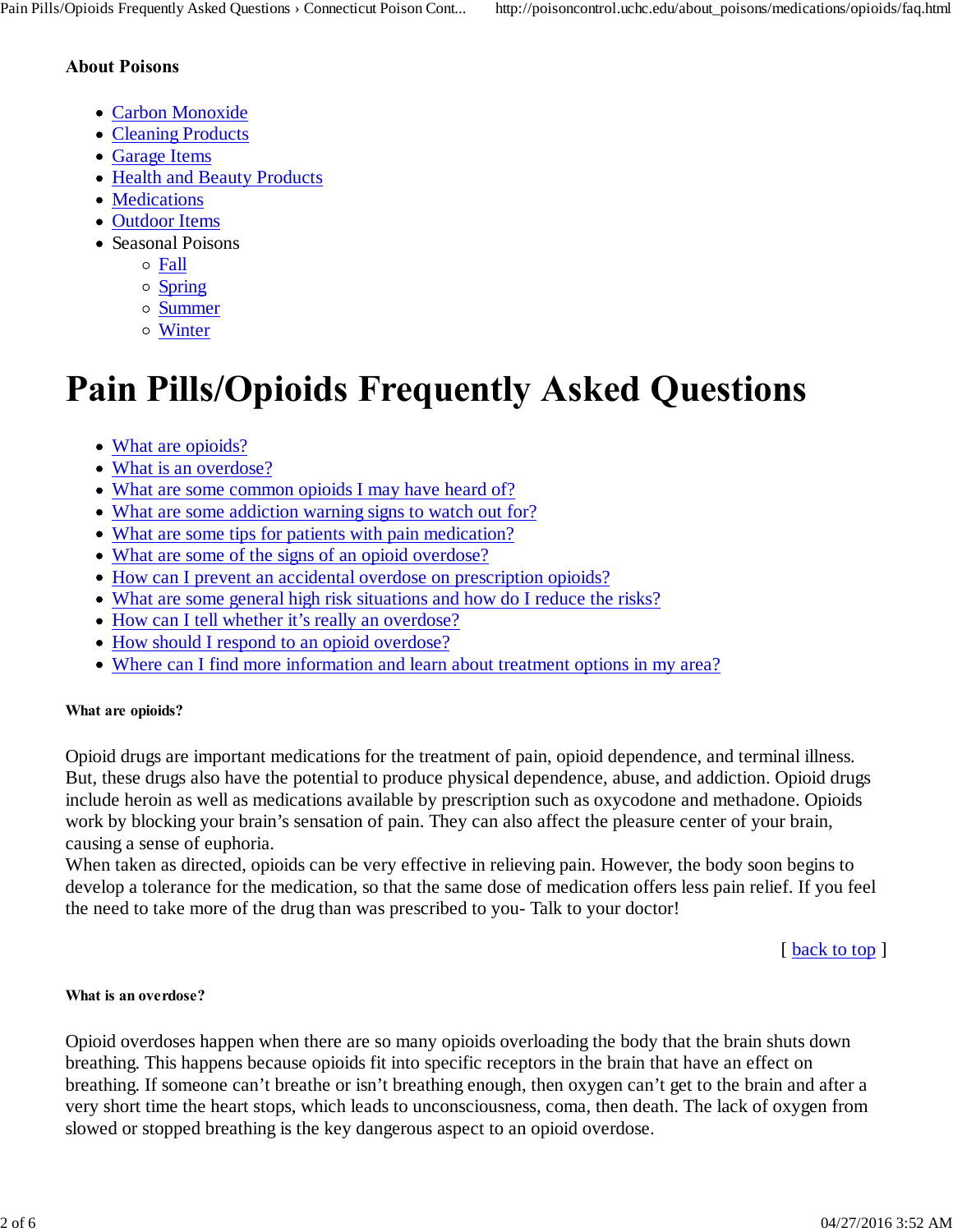### [ back to top ]

#### **What are some common opioids I may have heard of?**

Vicodin, Percocet, OxyContin, Oxycodone, Methadone, Morphine, Opana, Dilaudud, and Fentanyl among others.

[ back to top ]

#### **What are some addiction warning signs to watch out for?**

- Taking opioid medications for the feeling of pleasure or euphoria or for emotional escape
- People suggesting that you cut back or quit using the medications
- Taking the medications other than orally- such as crushing and snorting, or injecting
- Having cravings when not taking the drugs
- Seeking early refills of prescriptions, prescriptions from other doctors, or drugs from other sources

[ back to top ]

### **What are some tips for patients with pain medication?**

- Do not increase your dosage without consulting your doctor
- Be aware of potential interactions with other substances, such as alcohol, antihistamines, anti-anxiety drugs such as benzodiazepines, and sleep aids
- Do not sell or give your medications to others, or accept medications from other sources than a pharmacy
- Tell your doctor about any other drugs you take, including over-the-counter medicines and street drugs
- Tell your doctor if you have a history of substance abuse, an addictive personality, or are experiencing any of the warning signs of addiction

[ back to top ]

### **What are some of the signs of an opioid overdose?**

- Blue lips, fingernails, or toenails
- Very slow or no breathing
- Faint pulse or no pulse
- Pale and clammy skin
- Unresponsive to calling their name or to pain
- Snoring or gurgling noises while asleep or nodding out

[ back to top ]

## **How can I prevent an accidental overdose on prescription opioids?**

**Know what you are taking:** Go online to http://www.drugs.com/pill\_identification.html to learn what pill you are taking, and the dose. 5mg of Vicodin is not the same as 5mg of Percocet or 5mg of Methadone. Know the difference between short-acting, long-acting, and extended release. Extended release contains more of the drug and lasts longer.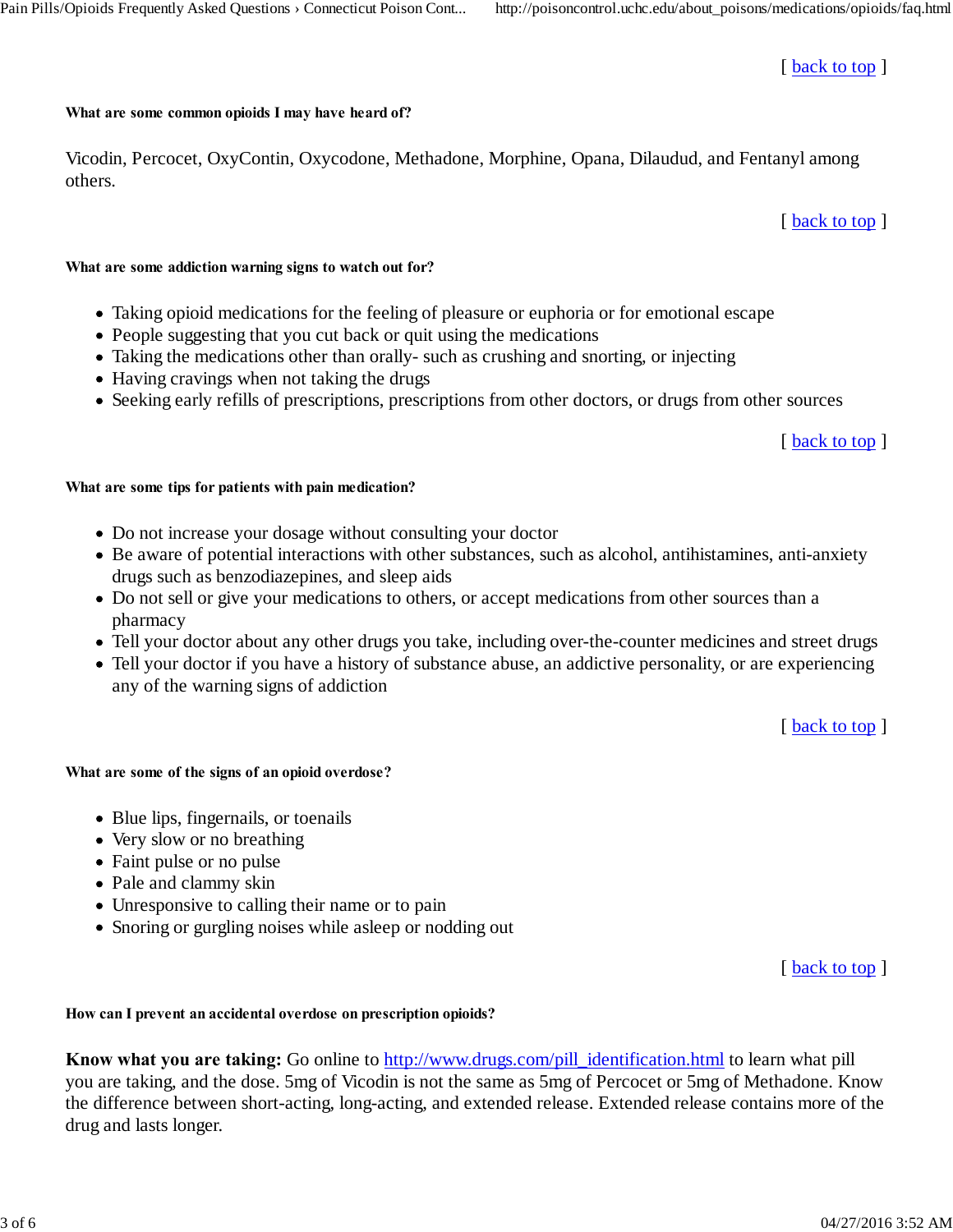**Avoid mixing opioids with alcohol and other drugs:** Do not mix opioid medications with alcohol or other drugs. Drugs with the same effects (i.e., downers like opioids and alcohol) can dangerously slow breathing. For drugs with opposite effects (like taking opioids with stimulants), you may take too much of the downer because you can't feel its full effects.

**Know your tolerance:** If you have a period of not taking your prescribed opioid and then start taking it again talk to your doctor first! It may take less of the medication to have the same effect. Also, if you are sick, tired, haven't eaten, or have lost weight, your tolerance may be lower.

**Avoid using other than as directed:** Prescription medications can take a long time to have their full effect. Keep this in mind if you think the medication is not working fast enough. Never chew, cut, crush, or dissolve opioid tablets or capsules and talk to your doctor if you need to take more medication than prescribed to get pain relief - you may need a different dose or type of medication.

**Remember:** Always follow proper dosing and let your doctor know if you are in drug treatment or are taking any other medications!

#### **More information:**

- Overdose Prevention and Response Card (PDF)
- Patient Overdose Prevention Education (PDF)

[ back to top ]

**What are some general high risk situations and how do I reduce the risks?**

## **Mixing Drugs**

- **Drugs with the same effects (opiates and other depressants such as alcohol):** Drugs with the same effects compound respiratory depression.
- **Drugs with opposite effects (like speedballs):** If the upper wears off or prevents you from feeling the effects of the downer, you might end up doing more of the downer than you can handle.

**Avoid mixing drugs**, especially opioids, alcohol and benzos. Know what to expect if you do mix. Start with a lower dose or do a "test shot" to taste the drug.

## **Using Alone, By Yourself**

**This is one of the most common reasons for overdose deaths.**

**Avoid using alone.** Use with friends if you can, or, use in a quiet room by yourself but with people in the next room. If you do use alone, keep a cell phone with you and leave the door unlocked. Talk with friends and family about responding to an overdose.

## **Lowered Tolerance**

- **Any period of abstinence, even one day, can lower tolerance.** Coming out of jail, detox, drug treatment, a sober house, etc., puts you at higher risk.
- **If you've just moved, if you've gotten drugs from a new dealer, or the dealer gets a new batch,** the drugs may be stronger than what you're used to.
- **If you are sick, tired, haven't eaten, or have lost weight,** your tolerance may be lower.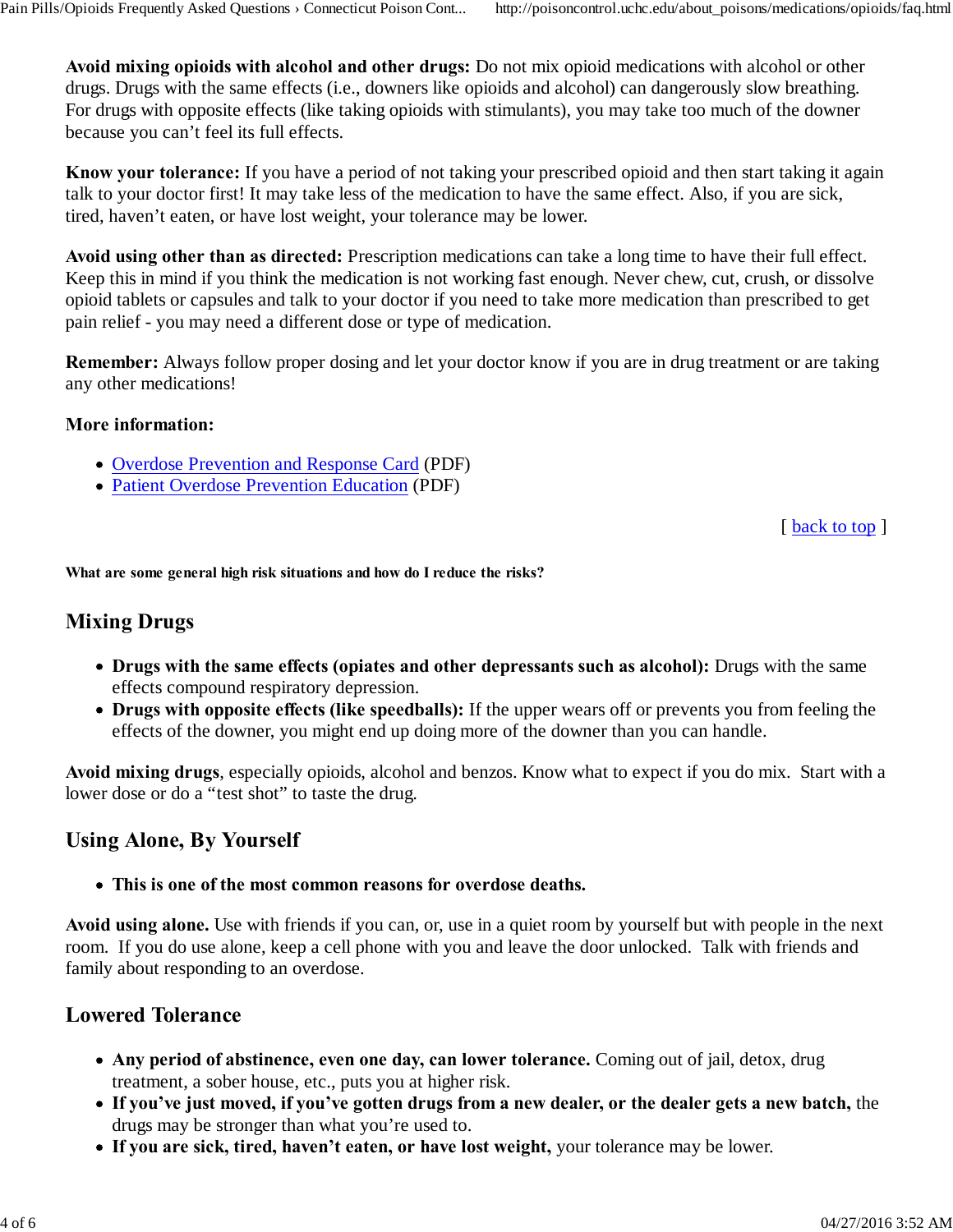- **Personal health and history of overdose:**
	- **Any respiratory troubles** such as smoking, COPD, emphysema, asthma, sleep apnea, respiratory infection, or other respiratory illness make it harder to breathe, and make it likelier that your breathing will stop.
	- **Diseases** such as HIV/AIDS, Hep C, Renal dysfunction, hepatic disease, and cardiac illness increase your chances of overdose.
	- **Being sick, tired, or not having eaten** increase overdose risk as well.
	- **Having overdosed in the past** is the greatest predictor of a future overdose!

**Be aware of reduced tolerance:** Be aware of changes in your health or your weight. Be aware after a period of abstinence, for any reason. If you start again your tolerance will be lower.

# **Purity/Dose**

The purity of what is on the street isn't always known. If you know that you are switching to a stronger/pure drug/pill it's important to not rush it.

**Stick to your prescription:** If you are taking pain pills at a high dose and/or are taking long-acting opioids like Oxycontin or fentanyl, stick to your prescription if you have one. Start low, go slow if you have picked them up without a prescription. If you see a doctor, talk to them about overdose risk.

[ back to top ]

### **How can I tell whether it's really an overdose?**

**Look** (is their chest moving?), **Listen** (with your ear to their mouth) and **Feel** (with your ear to their mouth is there any breath on your cheek?) to see if the person is still breathing even slightly. If they are breathing even a little, but are not responsive, you can help with rescue breathing.

Do a "chest noogie"- take your knuckles and rub roughly on the center of their chest. If a person isn't overdosing, they will respond to the pain. If they don't respond, it is likely an overdose.

Even if you don't think it is quite an overdose, don't leave them alone. Stick with them for a few hours and keep an eye on them, because there is always the chance that a real overdose could develop.

### [ back to top ]

### **How should I respond to an opioid overdose?**

Signs of an overdose include slow or shallow breathing, pale and clammy skin, snoring or gurgling while asleep and unresponsiveness to yelling or physical stimulation. If you suspect that someone may have overdosed call 911. Additional steps you may take include rescue breathing and giving narcan, if available.

**Try waking them up:** Yell their name, rub chest bone with your knuckles.

**Call 911 right away:** Give them the address, tell them your friend is not breathing, stay calm and follow their instructions.

## **Rescue Breathing**

- Make sure nothing is in the persons mouth.
- With one hand on chin, tilt head back, pinch nose closed. Make a seal over mouth and breathe in. One